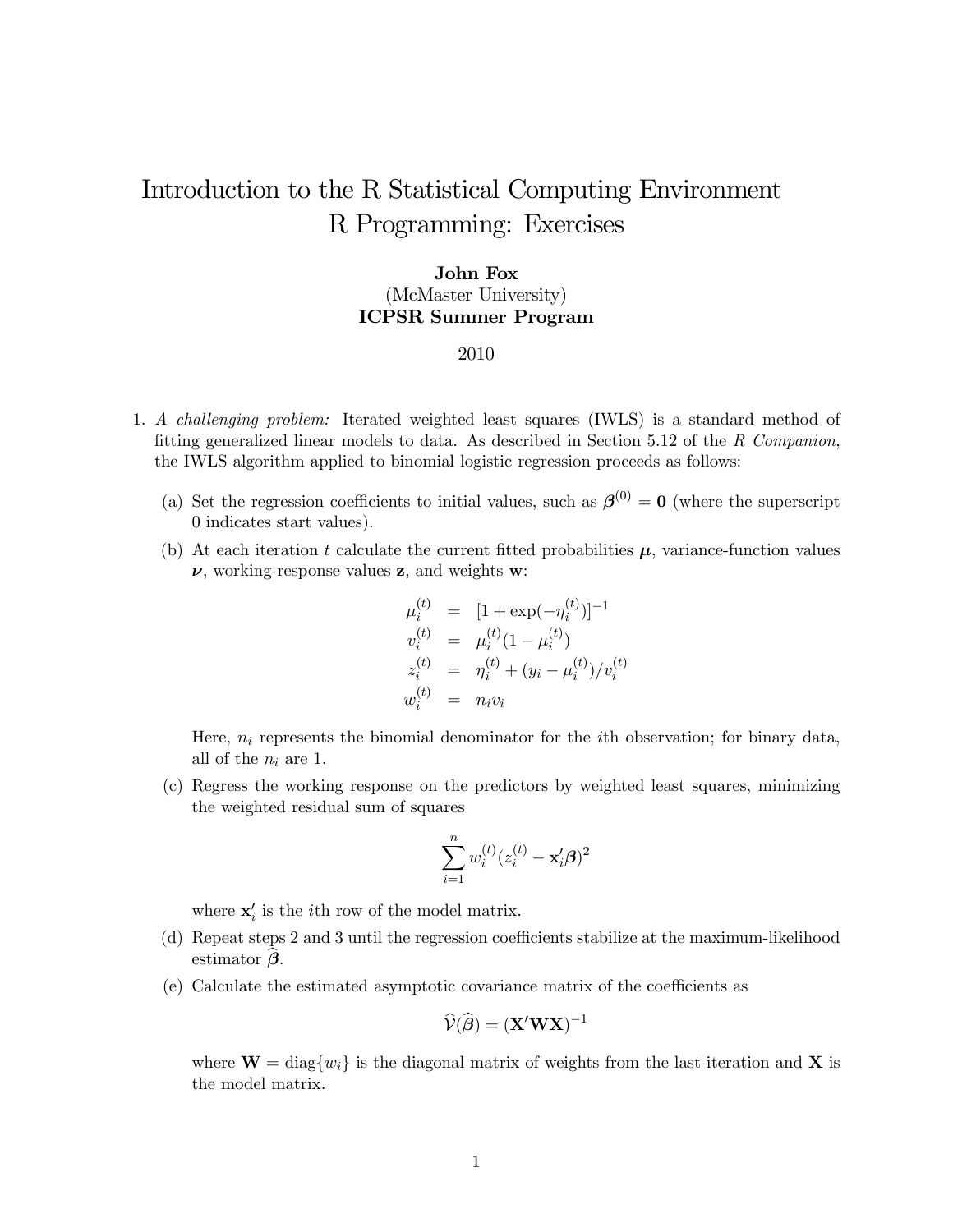Problem: Program this method in R. The function that you define should take (at least) three arguments: The model matrix X; the response vector of observed proportions y; and the vector of binomial denominators n. I suggest that you let n default to a vector of 1s (i.e., for binary data, where y consists of 0s and 1s), and that you attach a column of 1s to the model matrix for the regression constant so that the user does not have to do this when the function is called.

### Programming hints:

- Adapt the structure of the example developed in Section 8.5.1 of the R Companion (but note that the example is for *binary* logistic regression, while the current exercise is to program the more general binomial logit model).
- Use the lsfit function to get the weighted-least-squares fit, calling the function as  $lsfit(X, z, w, intercept=FALSE)$ , where X is the model matrix; z is the current working response; and w is the current weight vector. The argument intercept=FALSE is needed because the model matrix already has a column of 1s. The function lsfit returns a list, with element \$coef containing the regression coefficients. See help(lsfit) for details.
- One tricky point is that last tradition terms that the weights  $(\mathbf{w})$  be a vector, while your calculation will probably produce a one-column matrix of weights. You can coerce the weights to a vector using the function as.vector.
- Return a list with the maximum-likelihood estimates of the coefficients, the covariance matrix of the coefficients, and the number of iterations required.
- You can test your function on the Mroz data in the car package, being careful to make all of the variables numeric (as in Section 8.5.1). You might also try fitting a binomial (as opposed to binary) logit model.
- 2. Another challenging problem (though perhaps somewhat less so): A matrix is said to be in reduced row-echelon form when it satisfies the following criteria:
	- (a) All of its nonzero rows (if any) precede all of its zero rows (if any).
	- (b) The first entry (from left to right) called the *leading entry* in each nonzero row is 1.
	- (c) The leading entry in each nonzero row after the first is to the right of the leading entry in the previous row.
	- (d) All other entries are 0 in a column containing a leading entry.

A matrix can be put into reduced row echelon form by a sequence of elementary row operations, which are of three types:

- (a) Multiply each entry in a row by a nonzero constant.
- (b) Add a multiple of one row to another, replacing the other row.
- (c) Exchange two rows.

Gaussian elimination is a method for transforming a matrix to reduced row-echelon form by elementary row operations. Starting at the first row and first column of the matrix, and proceeding down and to the right: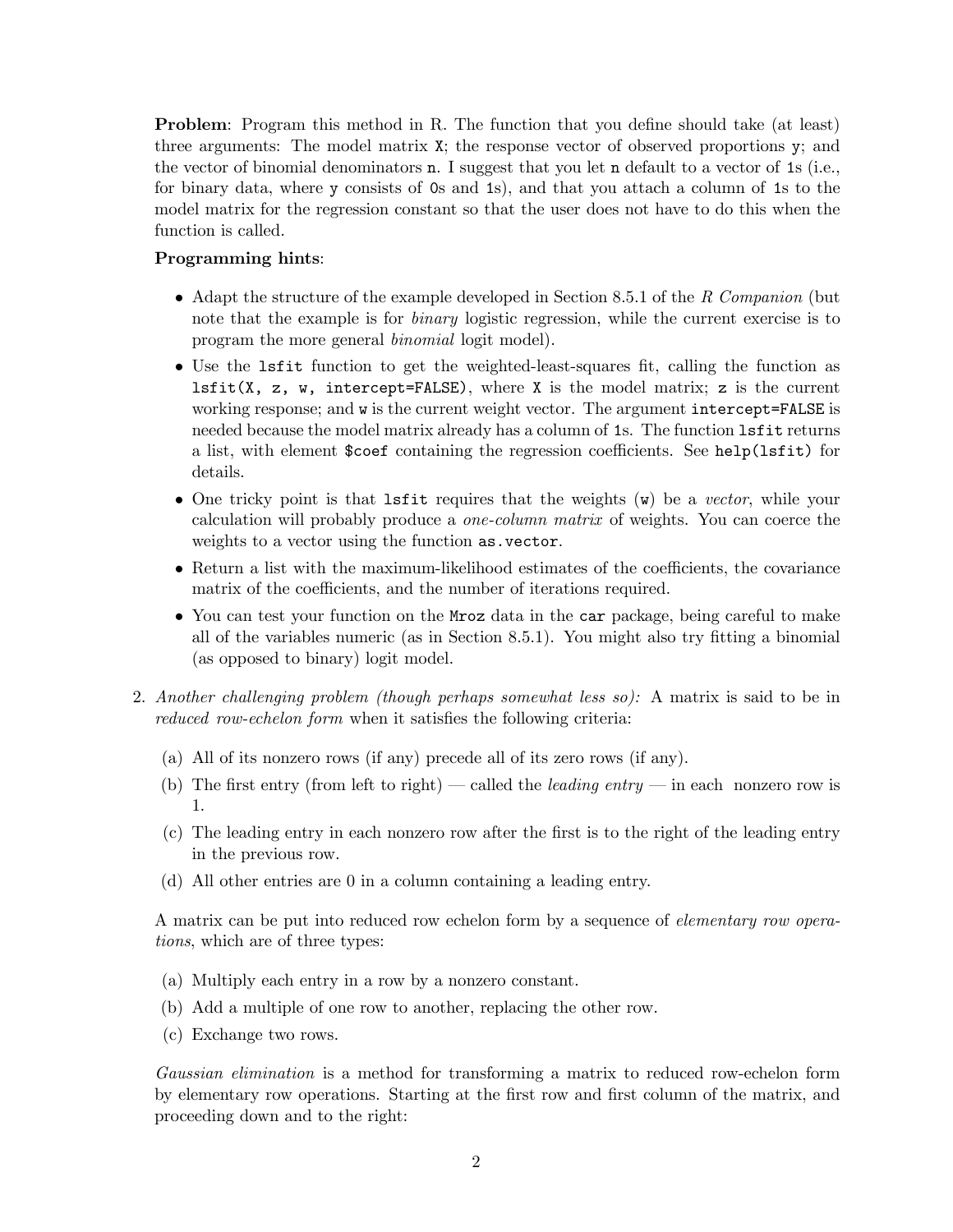- (a) If there is a 0 in the current row and column (called the pivot), if possible exchange for a lower row to bring a nonzero element into the pivot position; if there is no nonzero pivot available, move to the right and repeat this step. If there are no nonzero elements anywhere to the right (and below), then stop.
- (b) Divide the current row by the pivot, putting a 1 in the pivot position.
- (c) Proceeding through the other rows of the matrix, multiply the pivot row by the element in the pivot column in another row, subtracting the result from the other row; this zeroes out the pivot column.

Consider the following example:

|                                                 | $\left[\begin{array}{rrr} -2 & 0 & -1 & 2 \\ 4 & 0 & 1 & 0 \\ 6 & 0 & 1 & 2 \end{array}\right]$     |
|-------------------------------------------------|-----------------------------------------------------------------------------------------------------|
| Divide row $1$ by $-2$ :                        | $\left[ \begin{array}{ccc} 1 & 0 & 0.5 & -1 \\ 4 & 0 & 1 & 0 \\ 6 & 0 & 1 & 2 \end{array} \right]$  |
| Subtract $4 \times$ row 1 from row 2:           | $\left[\begin{array}{rrr} 1 & 0 & 0.5 & -1 \\ 0 & 0 & -1 & 4 \\ 6 & 0 & 1 & 2 \end{array}\right]$   |
| Subtract $6 \times \text{row} 1$ from row 3:    | $\left[\begin{array}{cccc} 1 & 0 & 0.5 & -1 \\ 0 & 0 & -1 & 4 \\ 0 & 0 & -2 & 8 \end{array}\right]$ |
| Multiply row 2 by $-1$ :                        | $\left[\begin{array}{cccc} 1 & 0 & 0.5 & -1 \\ 0 & 0 & 1 & -4 \\ 0 & 0 & -2 & 8 \end{array}\right]$ |
| Subtract $0.5 \times \text{row } 2$ from row 1: | $\begin{array}{ c c c c c } \hline 1 & 0 & 0 & 1 \\ 0 & 0 & 1 & -4 \\ 0 & 0 & -2 & 8 \end{array}$   |
| Add $2 \times \text{row } 2$ to row 3:          | $\left[ \begin{array}{cccc} 1 & 0 & 0 & 1 \\ 0 & 0 & 1 & -4 \\ 0 & 0 & 0 & 0 \end{array} \right]$   |

The matrix is now in reduced row-echelon form. The rank of a matrix is the number of nonzero rows in its reduced row-echelon form, and so the matrix in this example is of rank 2.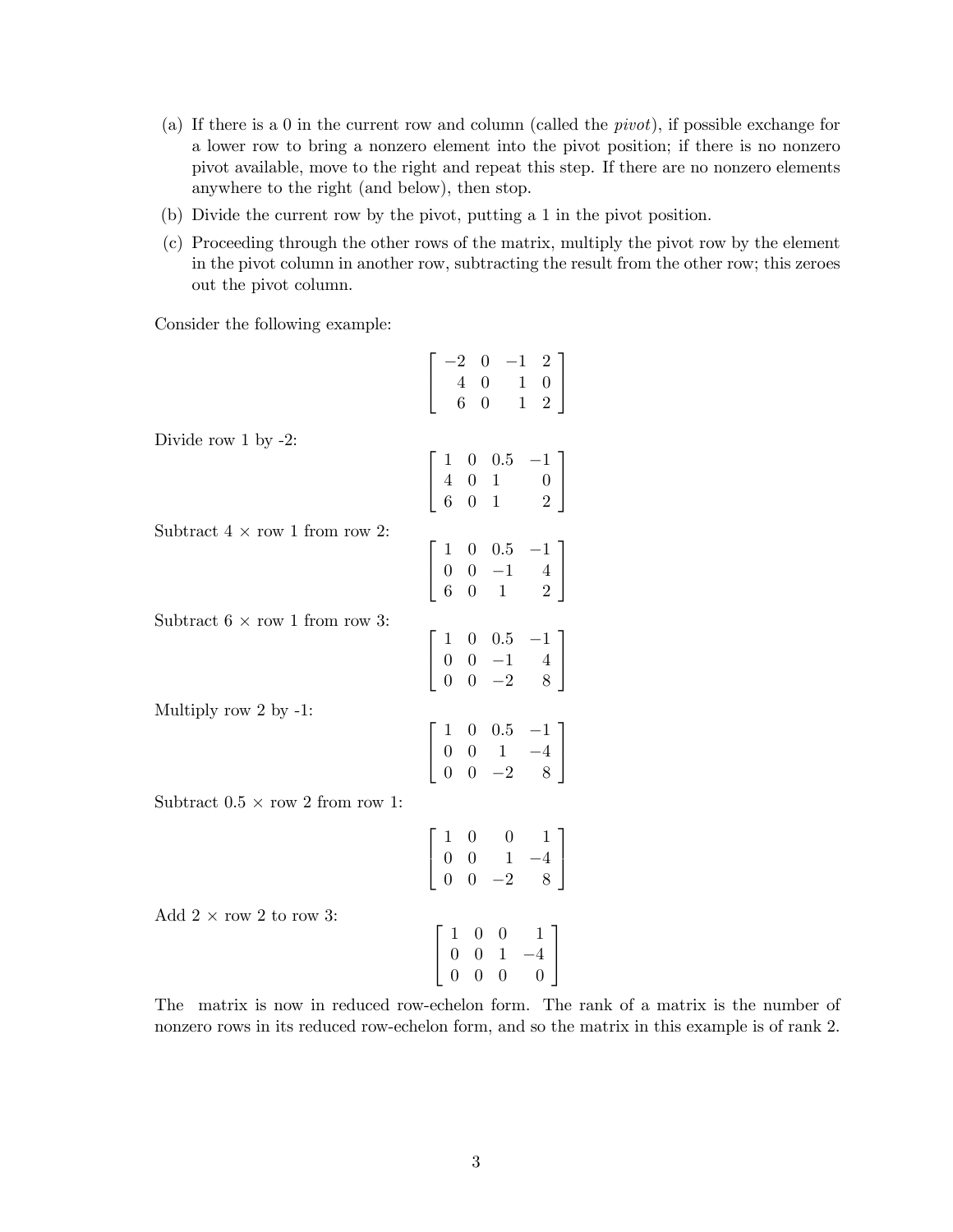Problem: Write an R function to calculate the reduced row-echelon form of a matrix by elimination.

#### Programming hints:

- When you do "floating-point" arithmetic on a computer, there are almost always rounding errors. One consequence is that you cannot rely on a number being exactly equal to a value such as 0. When you test that an element, say  $x$ , is 0, therefore, you should do so within a tolerance – e.g.,  $|x| < 1 \times 10^{-6}$ .
- The computations tend to be more accurate if the absolute values of the pivots are as large as possible. Consequently, you can exchange a row for a lower one to get a larger pivot even if the element in the pivot position is nonzero.
- 3. A less difficult problem: Write a function to compute running medians. Running medians are a simple smoothing method usually applied to time-series. For example, for the numbers 7, 5, 2, 8, 5, 5, 9, 4, 7, 8, the running medians of length 3 are 5, 5, 5, 5, 5, 5, 7, 7. The first running median is the median of the three numbers 7, 5, and 2; the second running median is the median of 5, 2, and 8; and so on. Your function should take two arguments: the data (say, x), and the number of observations for each median (say, length). Notice that there are fewer running medians than observations. How many fewer?
- 4. Another less difficult problem: In response to a question on the  $r$ -help email list, the following function (slightly edited here) was posted:

```
riffle <- function (a, b) {
    # Interleave a and b, starting with a, without repeating
    x \leftarrow \text{NULL}count <- 1
    for (i in 1:max(length(a), length(b))) {
         if (i \leq length(a)) {
             x[count] < -a[i]count \le count + 1
        }
        if (i \le length(b)) {
             x[count] < -b[i]count <- count + 1
        }
    }
    x
}
```
This function works as follows:

```
> riffle(1:10, 50:55)
 [1] 1 50 2 51 3 52 4 53 5 54 6 55 7 8 9 10
```
Write a similar function but without using a loop. Try to measure which function is more efficient for very large vectors. Can you improve the efficiency of the function employing the loop without eliminating the loop? Which function is easier to understand?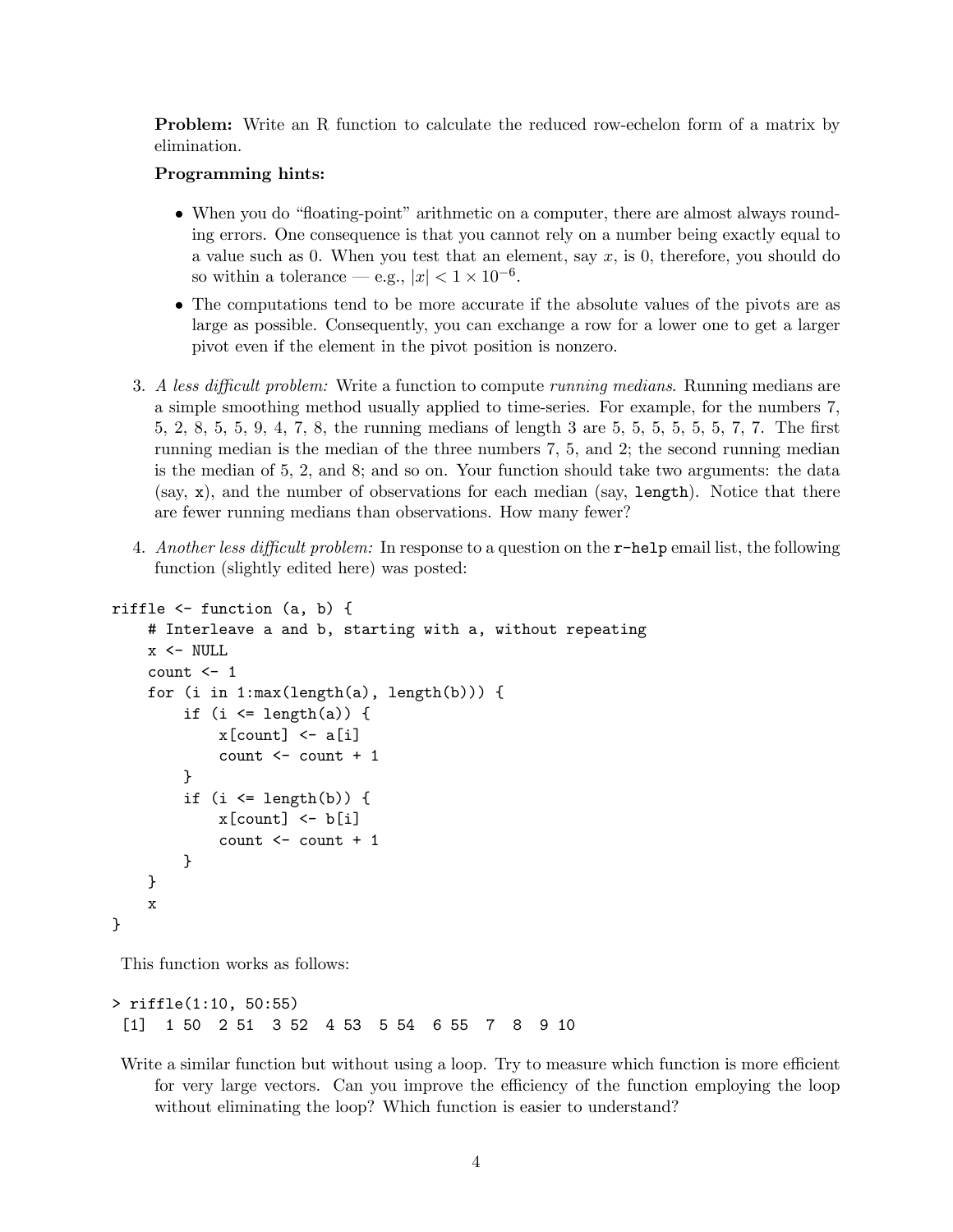- 5. Debugging Functions: Here are "solutions" to the first three programming problems, but each function has a bug (or two) that either causes it to fail or, possibly only in certain circumstances, to give the wrong answer. In each case, find the bug(s) and fix the function. A file with the bugged functions is available for download from the course web site.
- (a) A function to calculate logistic-regression estimates by iteratively reweighted least-squares:

```
lregIWLS \le function(X, y, n=rep(1,length(y)), maxIter=10, tol=1E-6){ # bugged!
    # X is the model matrix
    # y is the response vector of observed proportion
    # n is the vector of binomial counts
    # maxIter is the maximum number of iterations
    # tol is a convergence criterion
    X \leftarrow \text{cbind}(1, X) # add constant
    b \leftarrow bLast \leftarrow rep(0, ncol(X)) # initialize
    it <- 1 # iteration index
    while (it \leq maxIter){
         if (max(abs(b - blast)/(abs(blast) + 0.01*tol)) < tol)break
        eta <- X %*% b
        mu \leftarrow 1/(1 + exp(-eta))nu <- as.vector(mu*(1 - mu))
        w \leq -n * nuz \leftarrow eta + (y - mu)/nub <- lsfit(X, z, w, intercept=FALSE)$coef
        bLast <- b
        it \leftarrow it +1 # increment index
        }
    if (it > maxIter) warning('maximum iterations exceeded')
    Vb \le solve(t(X) %*% diag(w) %*% X)
    list(coefficients=b, var=Vb, iterations=it)
    }
```
(b) A function to compute the reduced row-echelon form of a matrix by Gaussian elimination:

```
reducedRowEchelonForm <- function(A){
    n \leftarrow \text{nrow}(A)m \leftarrow \text{ncol}(A)i \leftarrow j \leftarrow 1while (i \leq n && j \leq m){
         while (j \leq m) {
              currentColumn <- A[,j]
              currentColumn[1:n < i] <- 0
              # find maximum pivot in current column at or below current row
              which <- which.max(abs(currentColumn))
              pivot <- currentColumn[which]
              if (pivot == 0) \{  # check for 0 pivot \}j \leftarrow j + 1next
```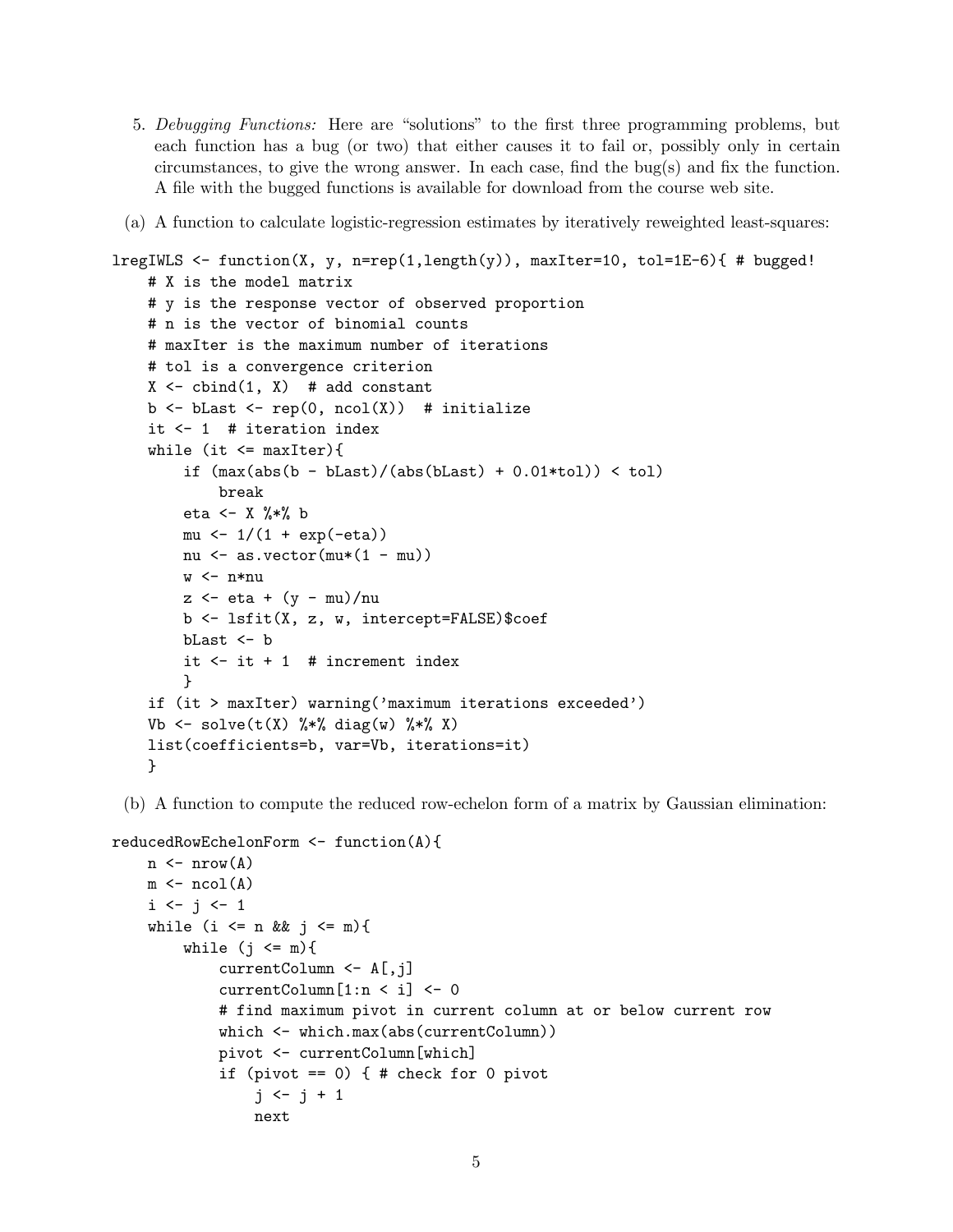```
}
        if (which > i) A[c(i, which),] <- A[c(which, i),] # exchange rows
        A[i, ] \leftarrow A[i, ]/pivot # pivot
        row \leftarrow A[i,]
        A \leftarrow A - outer(A[, j], row) # sweep
        A[i,] <- row \qquad # restore current row
        j \leftarrow j + 1break
        }
    i \leftarrow i + 1}
# 0 rows to bottom
zeros \leftarrow which(apply(A[,1:m], 1, function(x) all(x == 0)))
if (length(zeros) > 0){
    zeroRows <- A[zeros,]
    A \leftarrow A[-zeros, ]A <- rbind(A, zeroRows)
    rownames(A) <- NULL
    }
A
}
```
Note that this function returns the right answer for the matrix used as an example in Problem 2,

$$
\begin{bmatrix} -2 & 0 & -1 & 2 \ 4 & 0 & 1 & 0 \ 6 & 0 & 1 & 2 \end{bmatrix}
$$

$$
\begin{bmatrix} 1 & 0 & 0 & 1 \ 0 & 0 & 1 & -4 \ 0 & 0 & 0 & 0 \end{bmatrix}
$$

but gives the wrong answer for the matrix

whose reduced row-echelon form is

$$
\left[\begin{array}{cccc}16&2&3&13\\5&11&10&8\\9&7&6&12\\4&14&15&1\end{array}\right]
$$

whose correct row-echelon form is

| 0<br>$\mathbf{1}$        | 0            | 1 I            |
|--------------------------|--------------|----------------|
| $\theta$<br>$\mathbf{1}$ | $\theta$     | $\overline{3}$ |
| 0<br>$\overline{0}$      | $\mathbf{1}$ | $-3$           |
| 0<br>$\overline{0}$      | 0            | $\Omega$       |

(c) A function to calculate running medians:

```
runningMedian <- function(x, length=3){ # bugged!
```

```
# x: a numeric vector
```

```
# length: the number of values for each running median, defaults to 3
```